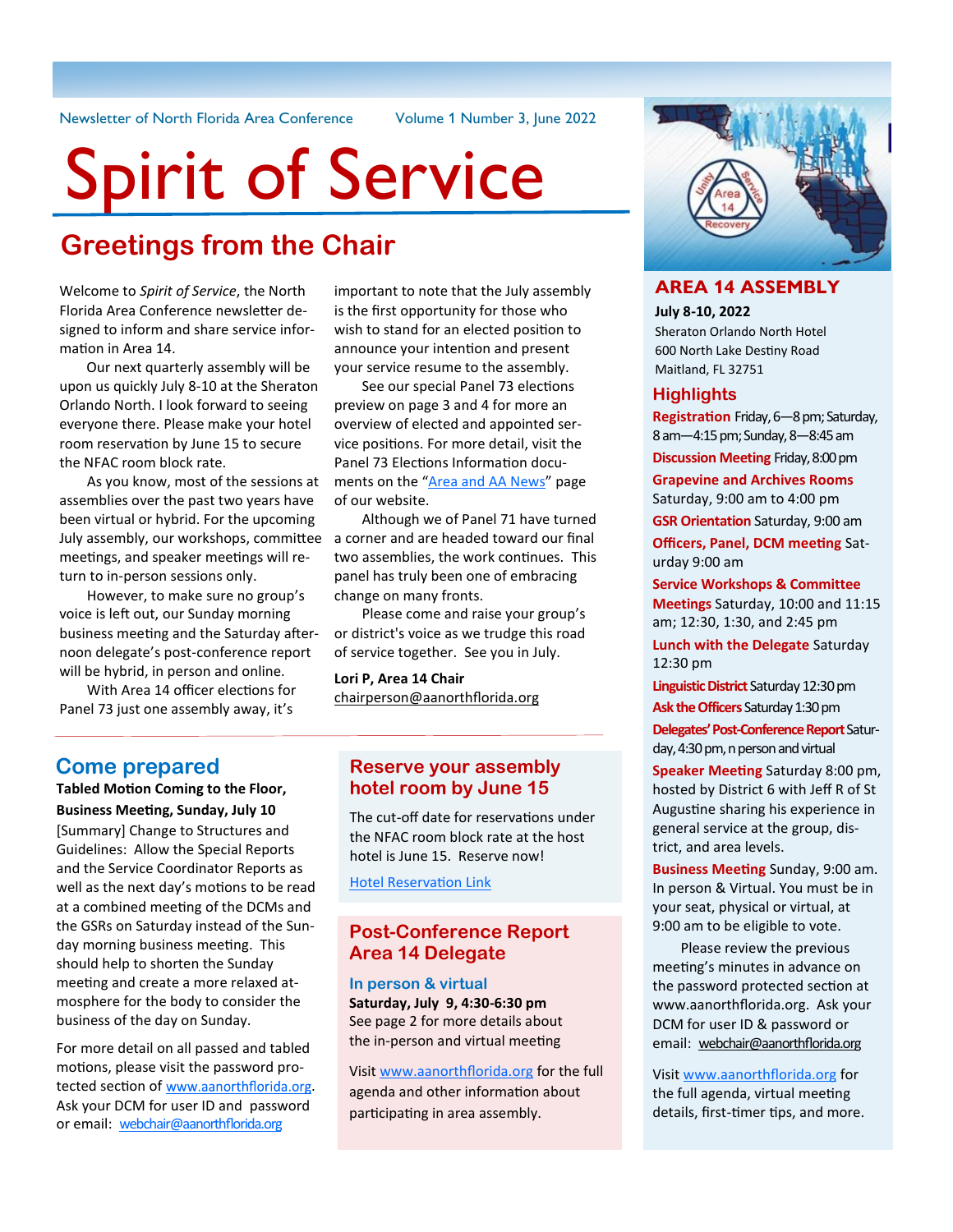## **Delegate's Corner**

**As many of you know, I recently attended the General Service Conference in New York**, representing Area 14's voice and carrying your vote on agenda items. It was quite a week, with meetings starting at 7:30 in the morning and sometimes going until 11:00 at night.

I heard and learned so many things, and I really wish I could share everything with you. Hopefully, you can attend one of my post-conference workshops around the area or at our July assembly.

Until then, I'd like to share some of my favorite things I heard that week at conference—things that touched me, things that made a huge impression on me, and things that made me change the angle from which I looked at some current topics being discussed around the rooms.

I'll start with my absolute favorite thing I heard. My eyes teared up the first time I heard it—and many times since. This is a quote from a Class A Trustee, Judge Nancy McCarthy. Nancy is not an alcoholic, yet she gave us six years of her life, voluntarily serving on our behalf. She was a trusted advisor to us on all matters regarding the courts and judicial system.

Nancy has a member in her family, who referred her to the General Service Board when there was an opening for a trustee. She told us how much she really wanted to be selected and how excited she was when they notified her that she had gotten the position.

Can you imagine someone who is not an alcoholic wanting so badly to serve us? That in and of itself really touched me. But what made me cry was when she said, *"Service is what prayer looks like when it gets up off its knees and walks around the world."*

I loved the idea that we are all prayer in action whenever we are serving others. As Dr. Bob said in his farewell talk, "Our 12 steps, when simmered down to the last, resolve them-

selves into the words 'love' and 'service.' So let's bear those two things in mind."

How about this memorable comment heard at conference?

*"If you have a home group, you are part of the General Service Conference, whether or not you came to the annual GSC meeting in April."* 

I love that this stresses the importance of having a home group and expressing your voice and vote there, so that you can contribute to the decision-making for AA as a whole.

Since we have elections coming up in the fall, here's a very pertinent remark from the conference.

*"When choosing servant leaders, am I choosing those like me, or am I choosing a member who can bring new and diverse ideas to servant leadership in AA?"*

With all the hubbub over the preamble change, how about this one?

*"We all want to believe that we are inclusive in our minds and our hearts, but can we say that we are inclusive in our actions?"* 

And this one.

*"As a fellowship, we should be trying to open the door for people in the future—and they may have a different idea of what an invitation looks like."*

As Bill said in his last message to the fellowship, "AA must and will continue to change with the passing years. We cannot, nor should we, turn back the clock."

Finally, when AA in Poland reached out for more materials recently, they said, *"With all the death we're hearing about from Ukrainian refugees pouring across our borders, we want to try to prevent more death."*

I don't think it gets any clearer than that, do you? We are, after all, in the business of saving lives. Thank you for doing your part.

**Ruth R, Area 14 Delegate [delegate@aanorthflorida.org](mailto:delegate@aanorthflorida.org)**

## **Delegate's Post-Conference Report Event Schedule**

**ORLANDO** Saturday, June 18, 2022, 10 am-noon, St Stephens Church, 2140 W State Rd 434, Longwood

**SPACE COAST** Saturday, June 25, 11am-1pm, St John's Church, 610 Young St, Melbourne

**OCALA/HYBRID** Sunday, June 26, 1-3 pm, Unity Place, 525 NE Sanchez, Ocala. Zoom ID: 842 7812 4669, Password: Gratitude

**AREA ASSEMBLY** Saturday, July 9, 4:30- 6:00 pm, in person and virtual. **In person**: Sheraton Orlando North Hotel, Oscar Wilde I meeting room **Zoom ID**: 857 1434 7210

 Zoom Password: area14 **Dial-in**: (301) 715-8592 Phone Passcode: 934973

## **Area 14 North Florida Come Celebrate Service with Us**

## **Every Wednesday Online Session 6:00 pm EST**  Hospitality 5:45 pm EST

**June 15** Southern States AA Service Assembly, Introduction

**June 22** Ask the Panel: Looking to the Future

**June 29** Ask the Panel: A Glimpse at Area Service

**Zoom meeting ID**: 828 5682 4762 Zoom passcode: service **By phone: 646 558-8656** Phone password: 8865328

Updates at [www.aanorthflorida.org](https://www.aanorthflorida.org/events/2022-03WedEvents.pdf)

**Subscribe today. Send your request and preferred email address to [newsletter@aanorthflorida.org](mailto:newsletter@aanorthflorida.org)** The Area 14 Newsletter will be sent only to those who have opted to receive emails from NFAC. Make sure you're on the list.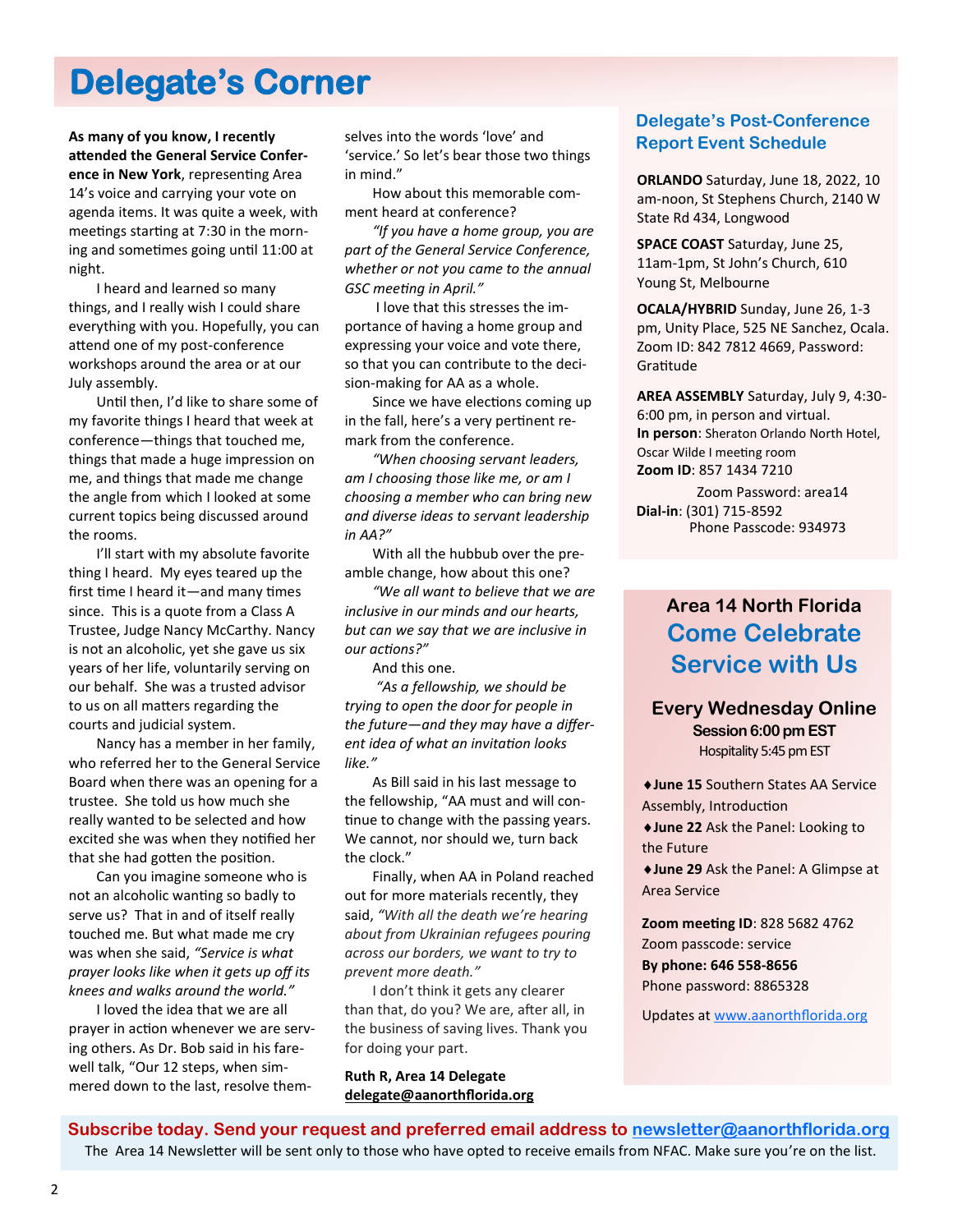## **July Workshops & Sessions Previews**

## **Observe, Learn, Participate Saturday, July 9**

## **SPECIAL NOTE**

At the July assembly most workshops, committee meetings, and speaker meetings will return to inperson sessions only.

However, the Saturday afternoon delegate's post-conference report and the Sunday morning business meeting will be hybrid meetings accessible both in person and online. Please re-confirm times and Zoom information on the "[Assembly Agen](https://www.aanorthflorida.org/assembly_agenda.asp)[da](https://www.aanorthflorida.org/assembly_agenda.asp)" page of www.aanorthflorida.org.

## **Accessibilities, 1:30 pm**

Review the results from the General Service Conference. Share information from the All Access Virtual Meetings. Evaluate the Area 14 accessibilities pamphlet that was distributed in April and can be accessed at [https://](https://aanorthflorida.org/documents.asp) [aanorthflorida.org/documents.asp](https://aanorthflorida.org/documents.asp)

#### **Archives, 11:15 am**

Gather district histories and talk about the National AA Archives Workshop (NAAAW) to be held in September.

## **Concepts Workshop, 11:15 am**  Discuss Concepts 7, 8, and 9.

## **Cooperation with the Professional Community, 1:30 pm**

Discuss attendance at one of two statewide health conferences coming this year. Come and hear the details.

## **Corrections, 10:00 am**

Several corrections speakers will share best practices for getting the AA message into corrections institutions. Discuss the new corrections information brought by our delegate.

#### **Ask the Officers, 1:30 pm**

Thinking about standing for a Panel 73 elected position for 2023-2024? Meet with our officers to ask the hard questions about the jobs they hold and see if the position is right for you.

#### **Finance Committee, 2:45 pm**

Review 2023 North Florida Area Conference budget.

## **GSR Orientation, 9:00 am**

An introduction to the responsibilities of a GSR.

## **Grapevine/La Vina, 10:00 am**

Discuss results of the General Service Conference. Share *Grapevine/La Vina* news and a little about the upcoming election. Hear sharing from district *Grapevine/La Vina* committees.

## **Growth, 2:45 pm**

Continue to explore ways to best assist members with an understanding of the motion process and all other business duties provided the committee by Structures and Guidelines

## **Intergroup, 1:30 pm**

Briefly review challenges and roadblocks that have been discussed in the past and create a service piece that all Intergroups in the area can collectively use, if they wish, to generate strength and cooperation between themselves and general service in Area 14.

## **Linguistic District, 12:30 pm**

### **Literature, 11:15 am**

Review of the newly published *Our Great Responsibility, A selection of Bill W.'s General Service Conference talks from 1951 to 1970*.

#### **Lunch with the Delegate, 12:30 pm**

Bring your lunch and hear our Delegate talk about what it was like to represent Area 14 at the General Service Conference, what she saw, felt, and heard. Time permitting, we'll get deeper into details of why the conference voted the way it did on issues of interest to you.

## **NFAC Florida State Convention Oversight Committee, 11:15 am**

.

Please attend if you have interest in participating with the Florida State Convention process or being of service.

## **Plan your schedule now**

## **General Service Conference, Post-Conference Report, 4:30 pm**

Area 14 Delegate presents detailed information from the April 2022 General Service Conference, including how the conference voted on key issues. In person and virtual.

## Officer, Panel, DCM Meeting 9:00 am

## **Public Information, 10:00 am**

A continuation of what public information "is" and what it "isn't."

## **Site & Agenda, 2:45 pm**

Discuss the results of the nine hotel bid request packets sent for the 2025-26 year. Create a directory of bids fpr the Site and Agenda Committee of 2023 to use in its hotel selection process for 2025-26 assemblies.

## **Technology, 10:00 am**

Sharing and discussion of how free communication tools from GSO, Area 14, and other sources are working. Cover Fellowship Connection for group and district information management, as well as Technology in AA Forums for exchange of ideas. Open session up for further sharing, questions, and ideas.

## **Treatment, 11:15 am**

Discuss yeas and nays at Area 14 treatment programs. Using the AA treatment guide, review how to set up time with treatment administrators and do some skits on suggestions on what to do when meeting with treatment staff.

#### **Website, 2:45 pm**

Discuss recruitment of volunteers, review audio content to be added to the Area 14 website. Continue to build website content. Webmaster says this is the most events he has ever seen on our website. Also, a short sharing session on Area 14 newsletter, *Spirit of Service*.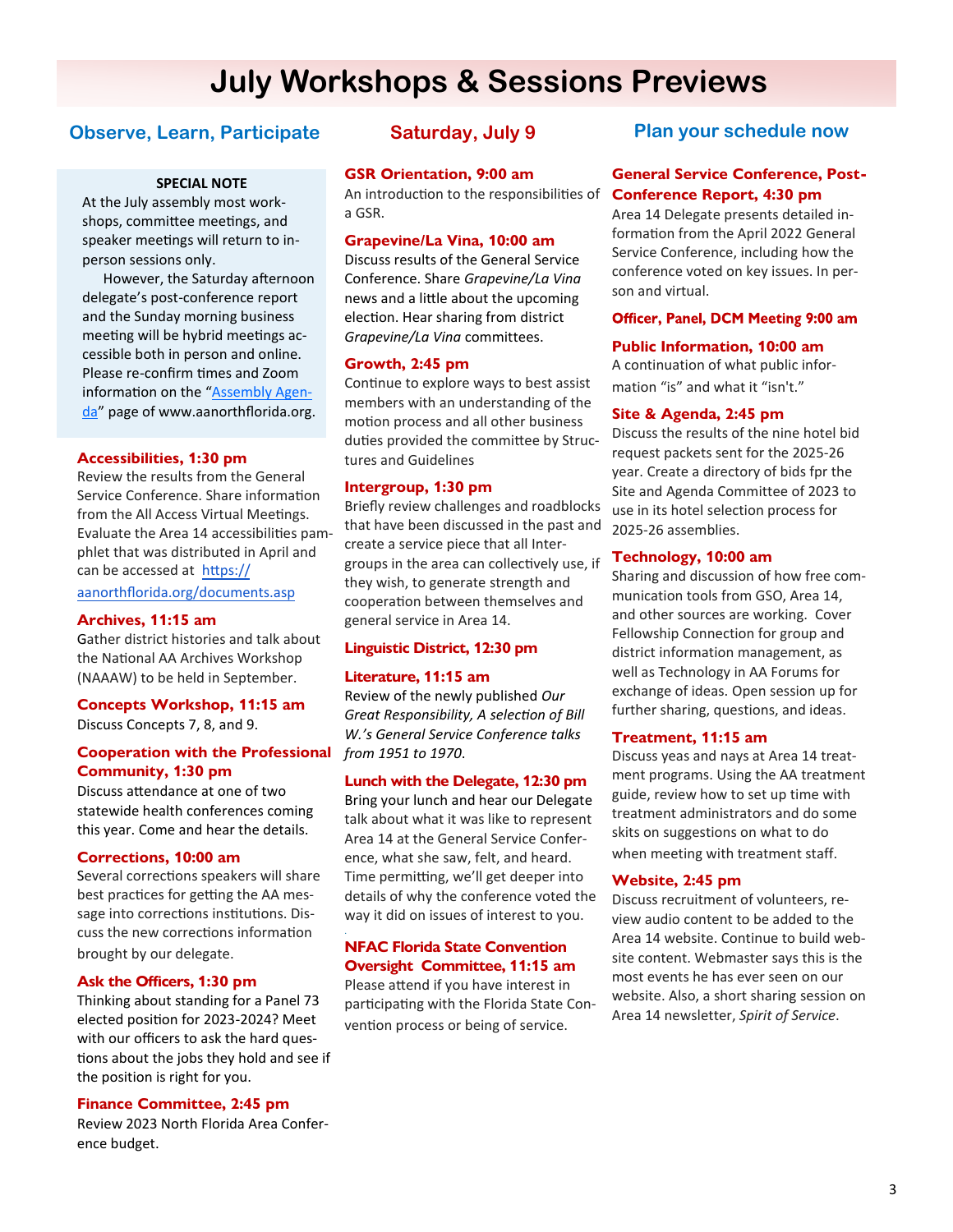## **Stand Up for Service Area 14 Panel 73 Elections & Appointments Preview**

Even though the elections for Area 14 officers for 2023- 2024 won't occur until the October assembly, now is the time to start considering if you want to stand for an elected office or for one of the appointed service positions. Here are some tips to help you decide.

- Check out the position descriptions on the [Structures and](https://www.aanorthflorida.org/structures_guidelines.asp)  [Guidelines](https://www.aanorthflorida.org/structures_guidelines.asp) section of the area website to see if one interests you, and if you meet the qualifications.
- Discuss your interest with your service sponsor and, if possible, talk to someone who's held the position previously to get a first-person perspective.
- If an elected officer position isn't right for you, consider standing for an appointed position—committee chair, service coordinator, or other service position—all good ways to gain area-level experience and build your service resume. (Note: The chairperson-elect appoints these positions soon after the officer elections.)
- If you intend to stand for a an elected officer position, download and complete the *[Officer Service Resume](https://www.aanorthflorida.org/docs/OfficerResume.pdf)* form from the "Documents" section of the area website (another good opportunity to enlist your service sponsor's help).
- You'll be asked to announce your intention and read your resume at the July assembly during the Sunday business meeting and submit a copy to the secretary, who will include it in the July meeting minutes.
- If you decide to stand for an appointed service position, download and complete the *[Service Coordinator Resume](https://www.aanorthflorida.org/docs/service-coordinator-resume-5-2-21.pdf)* form in the "Documents" section of the area website and submit it to the new Chairperson as soon as possible after the October assembly. You will **not** be asked to announce your intention or read your resume to the assembly.

## **Come prepared and informed to vote**

Whether or not you stand for a position, if you're a voting member of the assembly, it's a good idea to familiarize yourself with the Third Legacy Procedure described on page 110 in the new The *AA Service Manual/Twelve Concepts for World Service*. Purchase or read it online at [www.aa.org](https://www.aa.org/aa-service-manualtwelve-concepts-world-services)

## **More Great Ways to Learn About Service**

- **Celebrate Service**, online every Wednesday, see page 2 for details.
- **Ask the Officers**, July Area Assembly, Saturday, 1:30 pm, see page 3 for details.

## **Area 14 Officer and Appointed Service Positions**

Click on a position name to learn more or visit the "Structures and Guidelines" page at [www.aanorthflorica.org](http://www.aanorthflorica.org)

## **Elected Officers**

**[Qualifications And Duties Of Officers](https://www.aanorthflorida.org/structures_guidelines.asp#20) Delegate** [Alternate Delegate](https://www.aanorthflorida.org/structures_guidelines.asp#22) [Chairperson](https://www.aanorthflorida.org/structures_guidelines.asp#23)  [Alternate Chairperson](https://www.aanorthflorida.org/structures_guidelines.asp#24)  **Treasurer Registrar Secretary** 

## **Appointed Service Positions**

**[Service Coordinators And Other Service Positions](https://www.aanorthflorida.org/structures_guidelines.asp#07)** [Accessibilities](https://www.aanorthflorida.org/structures_guidelines.asp#08) [Archives](https://www.aanorthflorida.org/structures_guidelines.asp#09) Cooperation with the Professional Community (CPC) **[Corrections](https://www.aanorthflorida.org/structures_guidelines.asp#11)** [Grapevine/La Vina](https://www.aanorthflorida.org/structures_guidelines.asp#12) **[Intergroup](https://www.aanorthflorida.org/structures_guidelines.asp#13) [Literature](https://www.aanorthflorida.org/structures_guidelines.asp#14)** [Public Information \(PI\)](https://www.aanorthflorida.org/structures_guidelines.asp#15) **[Treatment](https://www.aanorthflorida.org/structures_guidelines.asp#16)** [Parliamentarian](https://www.aanorthflorida.org/structures_guidelines.asp#18) **[Technology](https://www.aanorthflorida.org/structures_guidelines.asp#48)** [Finance](https://www.aanorthflorida.org/structures_guidelines.asp#29) [Website](https://www.aanorthflorida.org/structures_guidelines.asp#32)

## **The Voices of Experience**

On the following page, you'll find excerpts from what current Area 14 elected officers have shared about what's been most rewarding about serving in their positions, something they've learned they didn't know before, and advice for those considering standing for the position.

## You'll find the **[elected officers complete answers](https://www.aanorthflorida.org/news/2022-area-14-spirit-of-service.-officer-elections-preview.pdf)** on the [area website here.](https://www.aanorthflorida.org/news/2022-area-14-spirit-of-service.-officer-elections-preview.pdf)

You'll also find answers to same questions from Panel 71 **[service coordinators, administrative committee chairs, and](https://www.aanorthflorida.org/news/2022-area-14-spirit-of-service.-service-positions-preview.pdf)  [other appointed positions](https://www.aanorthflorida.org/news/2022-area-14-spirit-of-service.-service-positions-preview.pdf)** here.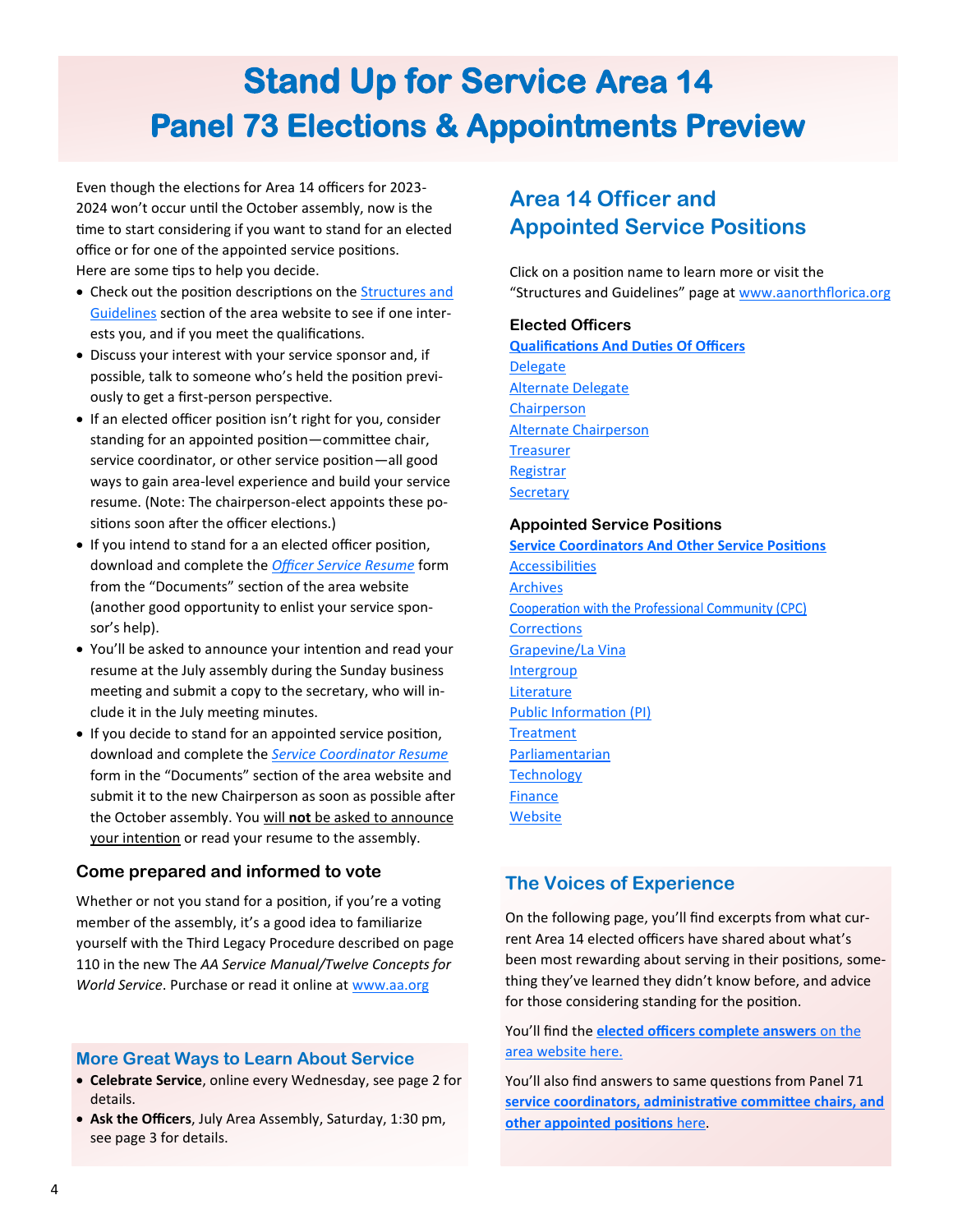## **Election Preview. In Their Own Words.**

The following excerpts are from the more in-[depth responses of current elected officers](https://www.aanorthflorida.org/news/2022-area-14-spirit-of-service.-officer-elections-preview.pdf) describing their service experience found on the Area and AA News page of our website. You also find corresponding [re](https://www.aanorthflorida.org/news/2022-area-14-spirit-of-service.-service-positions-preview.pdf)[sponses from current appointed service coordinators, committee chairs and other service positions.](https://www.aanorthflorida.org/news/2022-area-14-spirit-of-service.-service-positions-preview.pdf) 

## **Delegate**

Ruth R

## **What has been most rewarding?**

I wake up every day knowing that I am doing my small part in helping to ensure that AA will be here for many, many years to come.

## **What have you learned?**

If we want our area, and indeed, our entire fellowship, to continue to grow, we must change with the times and population to ensure that all feel welcome—both now and in the future. Who better to help us in that regard than our younger, newer, and more diverse members?

## **What advice would you share?**

If you are considering standing for the position of delegate, and you are qualified to do so, you should stand. If elected, be real—be you! Be willing to learn. Be open to doing things differently than they've been done previously. You can make a difference. But it all starts with going to the microphone and declaring your intention to stand.

## **Alternate Delegate**

Mary A

## **What has been most rewarding?**

I quite simply love general service… Hearing the voices of the members from all over the area and having the privilege to be entrusted with carrying that message.

## **What have you learned?**

The commitment that the members who dedicate themselves to the years of work that go into providing the membership with these amazing fellowship opportunities is astounding.

## **What advice would you share?**

Do your homework and give prayerful consideration to all that may be asked of you...Be aware that you may be asked to step into the position of Delegate at any time… Be ready to grow spiritually and enjoy the ride!

## **Chairperson**

Lori P

## **What has been most rewarding?**

The most rewarding part of my job is seeing our fellowship work together toward our primary purpose—helping the alcoholic who still suffers… I appreciate that our Area has not been afraid to embrace change as difficult as it may have seemed at times.

## **What have you learned?**

That many times it's not as easy to make a decision as I would have thought it would be. Careful and thoughtful consideration is **What has been most rewarding ?** needed always.

## **What advice would you share?**

Know the literature. Our *Structures and Guidelines* along with *Advisory Actions* provide a wealth of history of our area and **What have you learned ?** why we do the things the way we do them. Listen intently to suggestions, then make a decision. Read Bill's "Essay on Leadership"— and use it, ever remembering that our trusted servants work for the body.

## **Alternate Chairperson**

Terri-Lynn S

## **What has been most rewarding?**

Interacting with the body in terms of asking them to help the area as well as being available to help them with any issues with the hotel.

## **What have you learned?**

One of the main duties of the Alternate Chair is to be the first voice GSRs hear when attending assembly.

## **What advice would you share?**

Be prepared to perform many tasks as the alternate chairperson. The list is long.

## **Treasurer**

Richard C

## **What has been most rewarding?**

The continual opportunity to give back to a wonderful fellowship. And the ability to remember to stay teachable.

#### **What have you learned?**

That the position has more to it than meets the eye.

## **What advice would you share ?**

If you don't have financial experience, in the beginning it will be hard, but not impossible provided you ask for help from those before you. Remember to have fun.

## **Registrar**

Mary P

Being Registrar has allowed me to learn about service at the area level and the area's relationship with AA's General Service Office.

There's so much! Especially how to host the registrar room on Zoom while also doing it in person!

## **What advice would you share?**

Stay in touch with other registrars...Stay organized. Trust God!

## **Secretary**

Maureen

#### **What has been most rewarding?**

I collaborated with our registrar to ensure we were doing all we could to have an efficient process for mailing the minutes… saving over \$2,000 per year.

#### **What have you learned?**

I learned about the safeguards we have in place to protect the anonymity of our members: Not using last names in the reports included in the minutes ...

#### **What advice would you share?**

The keys for me were to have willingness to learn and to ask for help. Time management is important since it sometimes takes a few extra days for the minutes to be emailed or mailed out to the body.